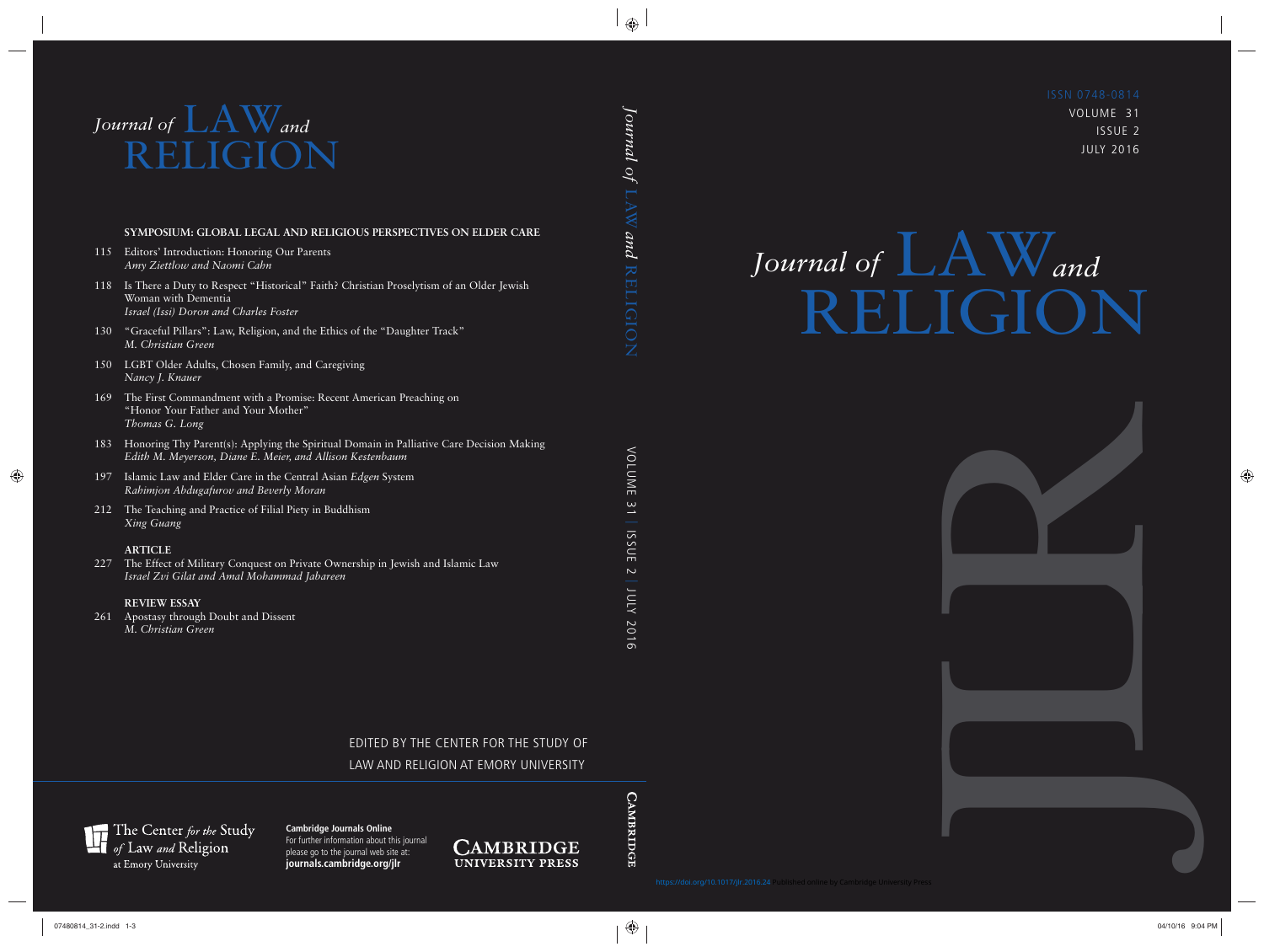## *Journal of* LAW *and* RELIGION

The *Journal of Law and Religion* publishes cutting-edge research on religion, human rights, and religious freedom; religion-state relations; religious sources and dimensions of public, private, penal, and procedural law; religious legal systems and their place in secular law; theological jurisprudence; political theology; legal and religious ethics; and more. The *Journal* provides a distinguished forum for deep dialogue among Buddhist, Confucian, Christian, Hindu, Indigenous, Jewish, Muslim, and other traditions about fundamental questions of law, society, and politics.

#### **Co-Editors**

Silas W. Allard Abdullahi A. An-Na'im Michael J. Broyde M. Christian Green Michael J. Perry John Witte, Jr.

**Managing Editor** Silas W. Allard

#### **Book Review Editor** M. Christian Green

#### **Associate Book Review Editors** Hina Azam

Justin J. Latterell

#### **Editing Staff**

#### **Assistant Managing Editors**

William McLaughlin Amin N. Sadri Adam J. Woodward Peter J. Wosnik

**Senior Staff Members** Natalie Cohen Max T. Eichelberger Claire A. Sherburne Grace Van Dyke Nathan L. Wood

#### **Staff Members**

Kurtis Anderson Stefanie Chamberlain Jessica Ginsberg Matthew Hickman

Nadia Malcolm Amanda Parris Keisha Russell Kadeisha West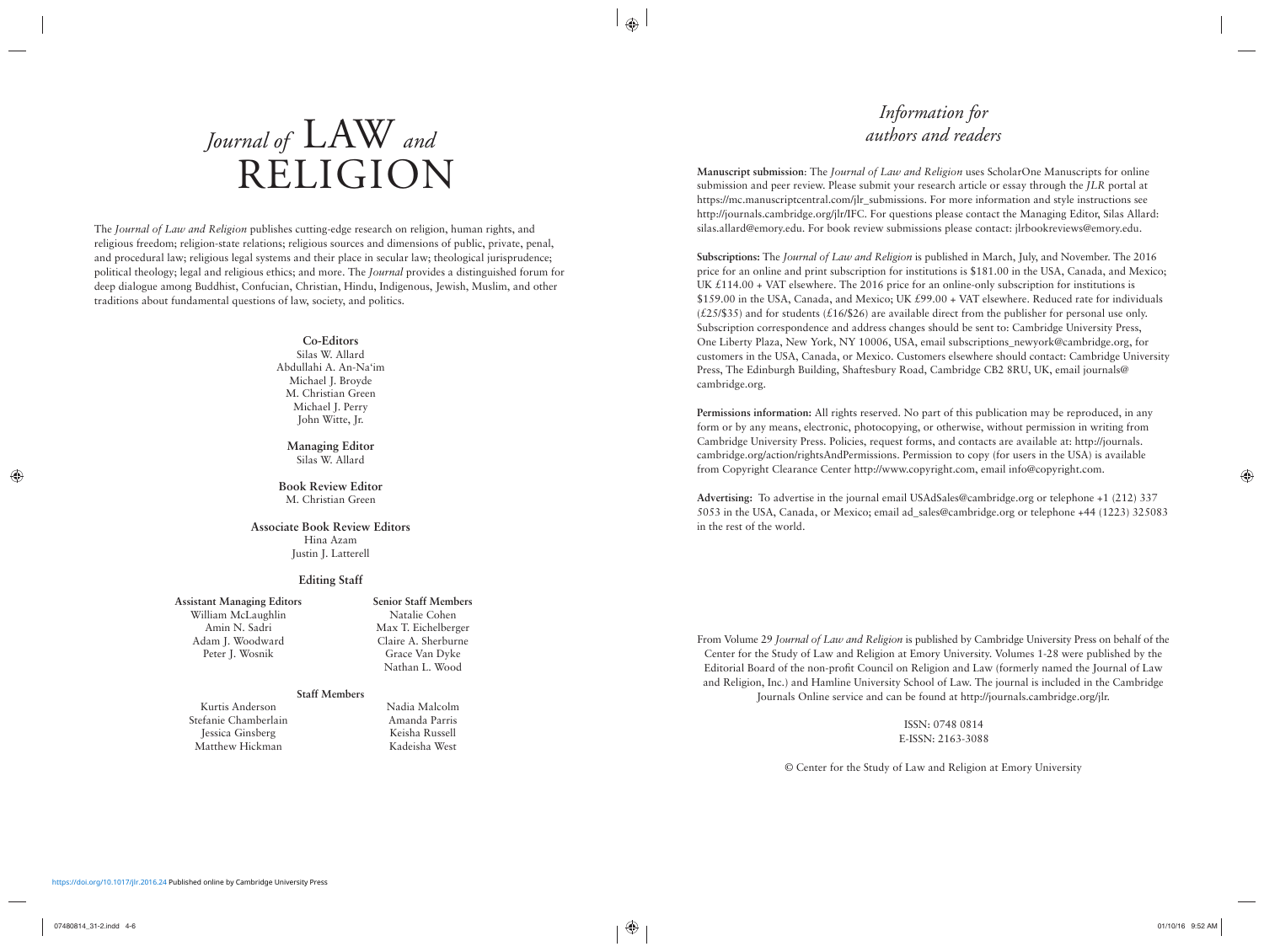### International Advisory Board

Frank S. Alexander Emory University Founding Director, Center for the Study of Law and Religion

Paul Babie University of Adelaide Director, University of Adelaide Research Unit for the Study of Society, Law and Religion

> Deborah J. Cantrell University of Colorado

> > Stephen L. Carter Yale University

Ana María Celis Brunet Pontificia Universidad Católica de Chile Director, Center for Religious Freedom

Joseph Chan University of Hong Kong

> Paula M. Cooey Macalester College

> Perry Dane Rutgers University

Donald R. Davis, Jr. University of Texas

Norman Doe Cardiff University Director, Centre for Law and Religion

Thomas Duve Director, Max Planck Institute for European Legal History

> Anver M. Emon University of Toronto

Carolyn Evans University of Melbourne

Rebecca R. French State University of New York

Edward McGlynn Gaffney, Jr. Valparaiso University

Richard W. Garnett University of Notre Dame Director, Program on Church, State & Society

> Emily Albrink Hartigan St. Mary's University

R. H. Helmholz University of Chicago

Nancy Miller-Herron Tennessee Claims Commission

> Cathleen Kaveny Boston College

Olga Kazmina Moscow State University

Michael Kessler Georgetown University Managing Director of the Berkley Center for Religion, Peace, and World Affairs

> Mirjam Künkler Princeton University

Howard Lesnick University of Pennsylvania

Samuel J. Levine Touro Law Center Director of the Jewish Law Institute

Tim Lindsey University of Melbourne Director, Centre for Indonesian Law, Islam and Society

> David Little Harvard University

Adrian Loretan University of Lucerne Co-director, Center for Comparative Constitutional Law and Religion

Robin W. Lovin Southern Methodist University Director of Research, Center of Theological Inquiry

John McGuckin Union Theological Seminary Columbia University

Werner Menski SOAS University of London

Ebrahim Moosa University of Notre Dame

David Novak University of Toronto

Michiaki Okuyama Nanzan University Director, Nanzan Institute for Religion and Culture

> Fernanda Pirie University of Oxford

Jean Porter University of Notre Dame

Thomas W. Porter, Jr. Boston University Executive Director, JustPeace Center for Mediation and Conflict Transformation

Asifa Quraishi-Landes University of Wisconsin

Gideon Sapir Bar-Ilan University

Suwanna Satha-Anand Chulalongkorn University

Prakash Shah Queen Mary University of London Director, GLOCUL: The Centre for Culture and Law

> Steven D. Smith University of San Diego Co-Executive Director, Institute for Law & Religion

Suzanne Last Stone Yeshiva University Director, Center for Jewish Law and Contemporary Civilization

Kyriaki Topidi University of Lucerne Associate Director, Center for Comparative Constitutional Law and Religion

Darryl M. Trimiew

Amelia J. Uelmen Georgetown University

C. Leon van de Broeke VU University Chair, Centre for Religion and Law

Michael Welker University of Heidelberg Director, Research Center for International and Interdisciplinary Theology

Fenggang Yang Purdue University Director, Center on Religion and Chinese Society